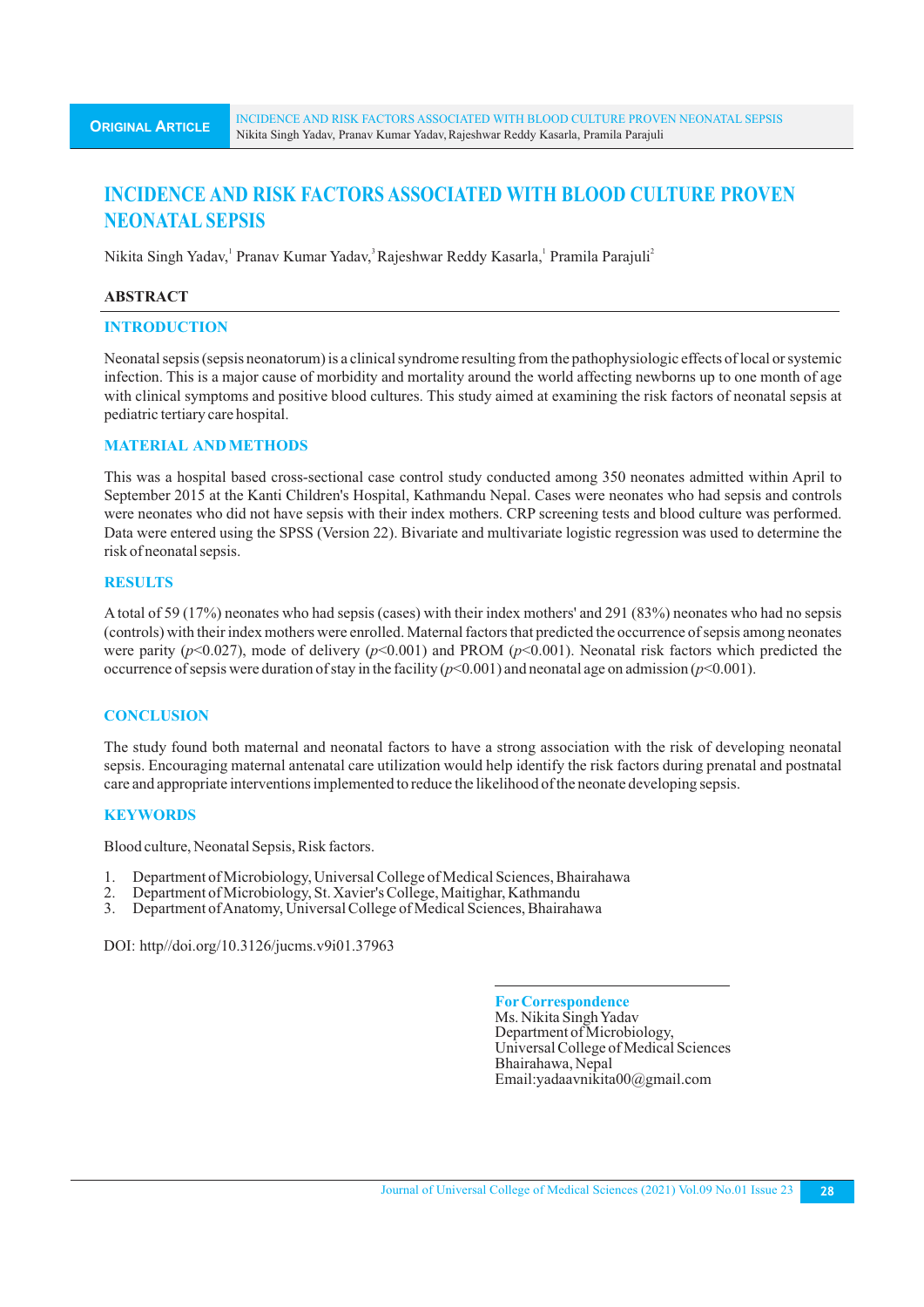**ORIGINAL ARTICLE** INCIDENCE AND RISK FACTORS ASSOCIATED WITH BLOOD CULTURE PROVEN NEONATAL SEPSIS Nikita Singh Yadav, Pranav Kumar Yadav,Rajeshwar Reddy Kasarla, Pramila Parajuli

# **INTRODUCTION**

Neonatal sepsis is a clinical syndrome resulting from the pathophysiologic effects of local or systemic infection: an important cause of morbidity and mortality affecting newborns up to one month of age with clinical symptoms and positive blood cultures. Sepsis falls mainly into two categories: early onset of sepsis (EOS) occurring within 72 hours of age and late-onset of sepsis (LOS) occurring after 72 hours of age. EOS is acquired through the placenta or as an ascending infection of the cervix or during the passage of the baby through colonized birth canal whereas LOS is associated with the colonization of microorganisms from the environment and caretakers.<sup>1</sup> The normal fetus is sterile until shortly before birth as the placenta and amniotic sac are highly effective barriers to infections. At birth, the newborn loses the protection afforded to it in the uterus and gets exposed to the microbial world.<sup>2</sup> Birth asphyxia, prematurity, low birth weight, delivery settings, type of delivery, antenatal care received, newborn mixed feeding, and some cultural practices for cord care contribute to the incidence of neonatal sepsis causing morbidity and mortality among neonates. Several maternal and neonatal risk factors have been related to neonatal sepsis.<sup>2</sup>

Previous studies have looked at the common causative agents of neonatal sepsis with their sensitivity patterns; there are limited studies on the risk factors of neonatal sepsis in Nepal, particularly in the study setting. Research shows that neonatal sepsis receives less substantial international investment as a public health priority compared with other major conditions.<sup>3</sup> Early identification of risk factors of neonatal sepsis and early institutional interventions can reduce neonatal mortality and morbidity rates in the country and the world at large. With this background, this study was undertaken to know the risk factors (maternal and neonatal) associated with neonatal sepsis in a pediatric tertiary care hospital.

# **MATERIAL AND METHODS**

#### **Study design and source of population**

The hospital-based cross-sectional case control study was conducted among 350 neonates admitted within April to September 2015 at the Kanti Children's Hospital, Kathmandu Nepal. All symptomatic neonates aged 1-28 days of either sex (with a history of convulsions, history of difficulty feeding, movement only when stimulated, respiratory rate ≥60 breaths per minute, severe chest in drawing axillary temperature  $\geq$ 37.5 °C and ≤35.5 °C) admitted to NICU, Kanti Children's Hospital during the six-month study period was included in the study. Whereas neonates with early discharge, incomplete patient chart information and expired without taking any treatment was excluded from the study. The detailed history of selected cases: neonate age, sex, gestational age, birth weight, total white blood cells (TWBC), duration of stay, maternal age, mode of delivery, parity and premature rupture of membrane (PROM) were included in the study.

#### **Sample size and distribution**

Sample size was calculated using formula  $N = (Z)^2 pq/d^2$  with 95% of confidence interval, 5% of margin error and 30.8% was estimated proportion in population.<sup>3</sup> The initial sample size was 327 but considering a 5% non-response rate, the final sample size was 350. The sampling technique adopted was non-probability purposive sampling where clinically suspected neonates of sepsis aged between 1-28 days were accounted in the study.

#### **Sample collection, screening tests and blood culture**

About 1-2 ml blood was drawn from neonates. On one hand serum were extracted from blood samples for performing CRP screening tests and on the other hand blood samples were dispensed into brain heart infusion (BHI) broth media with 1:5 blood broth dilutions. Firstly, CRP test was performed where one drop of a serum sample, one drop of positive control and one drop of negative control were placed in three different circles in cards respectively. Then one drop of CRP reagent was placed in each of the circles and the card was rotated for 2- 5 min for agglutination. Marked agglutination signified CRP level ≥5 mg/dl and slight agglutination signified CRPlevel ≤5 mg/dl i.e. CRP positive and negative respectively. Simultaneously culture bottles were incubated immediately at 37°C for 5-7 days unless the visible growth was obtained. The culture bottles were examined daily for any visual growth and turbidity, hemolysis of red cells, gas bubbles and clot formation of discrete colonies. This helped in the presumptive diagnosis of positive broth culture. The broth cultures were sub-cultured on blood agar and MacConkey agar. Repeated subcultures of culture bottles were made at different times during their aerobic incubation from 24 hours to 7 days. The MacConkey agar plates were incubated aerobically at  $37^{\circ}$ C for 24 hours and blood agar plates were incubated at CO<sub>2</sub> enriched humid atmosphere by using candle jar at 37°C for 24 hrs.

Blood culture plates were examined for distinguishing the growth and non-hemolytic colony. MacConkey agar plates were observed for lactose and non-lactose fermenting organisms. The standard microbiological techniques were followed for the identification of bacteria from positive subculture plates.

#### **Data analysis**

Data were entered into the statistical package for the social sciences (SPSS) version 22 for analysis. Pearson's chi-squared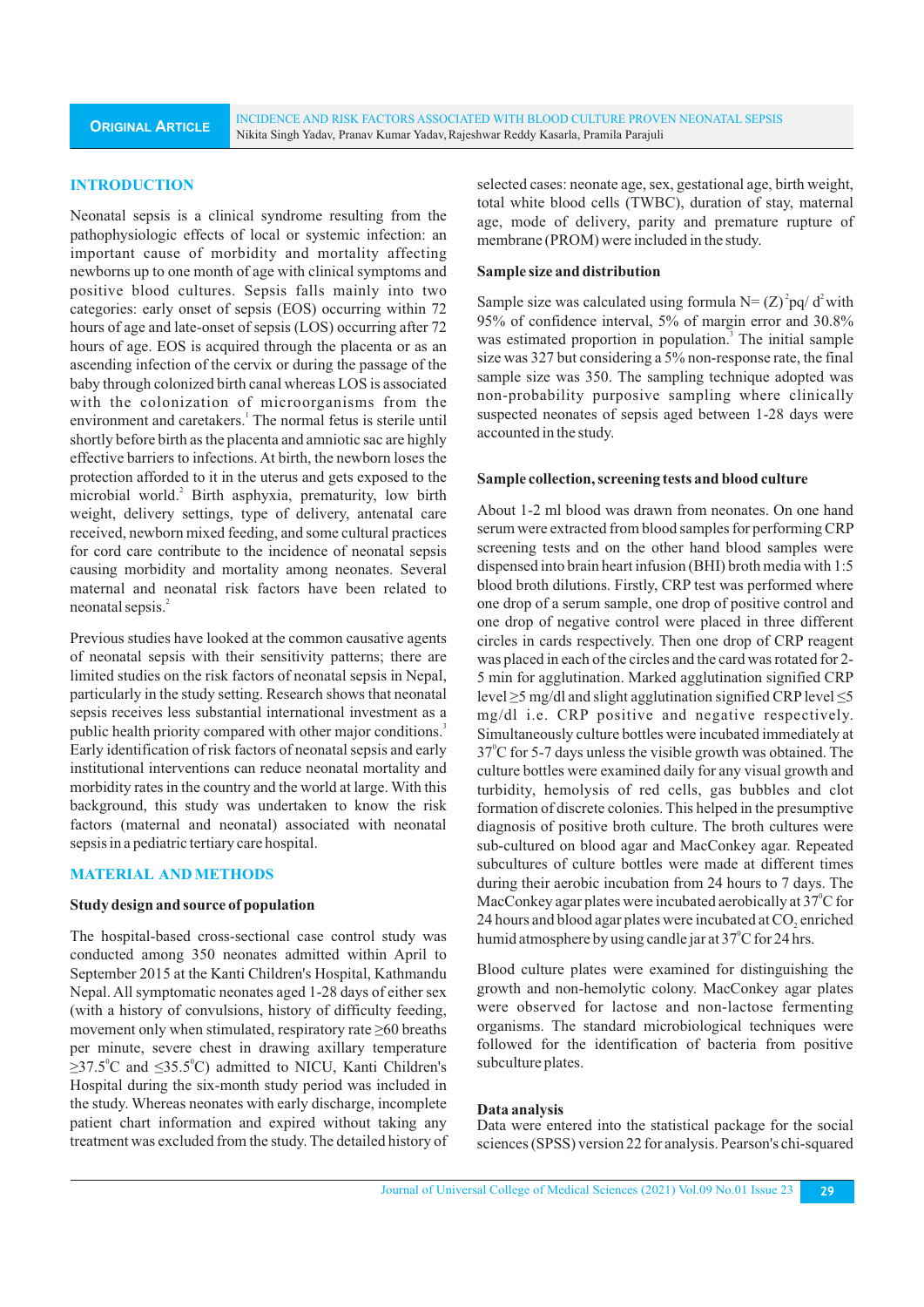test as well binary and multivariate logistic regression analysis were employed for analysis. The magnitude of association was measured by using an odds ratio at a 95% confidence interval. Statistical significance was declared at *p*<0.05.

## **Ethical Consideration**

Ethical approval was taken from the institutional review committee (IRC No:1048) of Kanti Children's Hospital, Maharajgunj, Kathmandu. Also, written informed consent (in Nepali language) was taken from the participant (child's parent/guardian) and observer with their respective address and signature during the study period.

#### **RESULTS**

Atotal 350 neonates (age in between 0-28 days) accounted for this study, 204 were male (58.3%), 298 (85%) were the age 3 days (EOS) or above 3 days (LOS), 260 (74%) were in Good Birth Weight (GBW) and 280 (80%) were full term. Three hundred and twenty-four neonates (93%) stayed for a week in the hospital and 162 (46%) had a total WBC count between 5000-12000/mm<sup>3</sup>. Among 350 mothers, 205 (59%) were aged between 20-29 years and 164 (47%) were primiparous. 290 (80%) were delivered per vaginal and PROM was seen in 79 (23%) cases (Table 1).

## **Table 1. Socio-demographic and clinical data distribution of neonates (n=350)**

| S.N            | <b>Variables</b>              |                          | Number $(n=350)$ | <b>Percentage</b> |
|----------------|-------------------------------|--------------------------|------------------|-------------------|
| 1              | Neonate sex                   | Male                     | 204              | 58.3              |
|                |                               | Female                   | 146              | 41.7              |
| $\overline{c}$ | Gestational age               | (Preterm) $\leq$ 37      | 70               | 20                |
|                | (weeks)                       | (Term) 37-42             | 280              | 80                |
| 3              | Birth weight (kg)             | VLBW(1.5 kg)             | 3                | $\mathbf{1}$      |
|                |                               | LBW (1.5-2 kg)           | 87               | 25                |
|                |                               | GBW(>2kg)                | 260              | 74                |
| 4              | Neonate age                   | $<3$ days                | 52               | 15                |
|                |                               | 3 or above 3 days        | 298              | 85                |
| 5              | Duration of stay              | $<$ 1 week               | 324              | 93                |
|                |                               | 2-3 weeks                | 26               | $\overline{7}$    |
| 6              | <b>TWBC</b>                   | $>12000/mm^3$            | 170              | 49                |
|                |                               | $5000 - 12000/mm^3$      | 162              | 46                |
|                |                               | $<$ 5000/mm <sup>3</sup> | 18               | 5                 |
| $\overline{7}$ | Maternal age(years) $\leq 20$ |                          | 24               | $\overline{7}$    |
|                |                               | $20 - 29$                | 205              | 59                |
|                |                               | 30-39                    | 121              | 34                |
| 8              | Parity                        | 1                        | 164              | 47                |
|                |                               | $\overline{2}$           | 65               | 19                |
|                |                               | $3+$                     | 62               | 34                |
| 9              | Mode of delivery              | Vaginal                  | 290              | 83                |
|                |                               | <b>Esarean</b>           | 60               | 17                |
| 10             | <b>PROM</b>                   | Yes                      | 79               | 23                |
|                |                               | No                       | 271              | 77                |

VLBW=Very low birth weight, LBW=Low Birth weight, GBW=Good birth weight, TWBC=total white blood cells, PROM=premature rupture of membrane

## **Socio-demographic and obstetrical characteristics of neonate's index mothers**

In the current study, a total of 59 neonates who had sepsis (cases) with their index mothers and 291 neonates who had no sepsis (controls) with their index mothers were enrolled. The majority of mothers were within the age range of 20-29 years, constituting 36 (18%) of cases and 169 (82%) of controls (Table 2).

#### **Pregnancy and obstetric history of neonatal mothers**

Twenty-one (7%) of cases and 269 (93%) of controls had a spontaneous vaginal delivery with the majority of the cases 38 (63%) delivered through cesarean section. Similarly, PROM was higher in the controls, 77 (97%) compared to cases, 2 (3%) (Table 2).

#### **Maternal risk factors of neonatal sepsis**

Using both bivariate and multivariable logistic regression, only three variables had shown an overall significant effect on the risk of neonatal sepsis at the 5% level of significance. Maternal parity was strongly related to the risk of neonatal sepsis (*p*<0.027). Primiparous women had 1.54 times higher odds of having neonates with sepsis as compared to multiparous women (Crude odd ratio (COR=1.89; 95% CI (1.050–4.498)). Mode of delivery appeared statistically associated with neonatal sepsis  $(p<0.001)$ . The study also showed that CS deliveries were the majority among the cases, 38 (63%). PROM had a significant association with the risk of neonatal sepsis  $(p<0.001)$  (Table 2).

|  |  | Table 2. Bivariate and multivariate logistic regression |  |
|--|--|---------------------------------------------------------|--|
|  |  | analysis of maternal risk factors of neonatal sepsis    |  |

| S.N                     | <b>Variables</b> | <b>Cases</b><br>$n=59(17%)$ | <b>Control</b><br>$n=291(83%)$ | <b>Total</b><br>$n = 350$<br>$(100\%)$ | Chi<br>square | $D-$<br>value | $COR(95\%CI)$                     | <b>AOR</b> (95%CI)  |
|-------------------------|------------------|-----------------------------|--------------------------------|----------------------------------------|---------------|---------------|-----------------------------------|---------------------|
| $\mathbf{1}$            | Maternal         |                             |                                |                                        |               |               |                                   |                     |
|                         | $20$             | $\overline{4}$              | 18                             | 22                                     |               |               |                                   |                     |
|                         | 20-29            | 35                          | 168                            | 203                                    | 0.517         | 0.915         | $1.06(0.46-2.44)$                 | $0.54(0.16-1.79)$   |
|                         | $30-39$          | 19                          | 101                            | 120                                    |               |               | $1.19(0.50-2.85)$                 | $0.59(0.15-2.24)$   |
|                         | $40+$            | 1                           | $\overline{4}$                 | 5                                      |               |               | 1.71 (0.19-2.85)                  | $0.94(0.07-12.50)$  |
| $\mathbf{2}$            | Mode of delivery |                             |                                |                                        |               |               |                                   |                     |
|                         | Vaginal          | 21                          | 269                            | 290                                    | 14.364        | 0.04          | $2.07(1.24-3.46)$                 | $1.21(0.61-3.41)$   |
|                         | Caesarean        | 38                          | 22                             | 60                                     |               |               |                                   |                     |
| 3                       | <b>PROM</b>      |                             |                                |                                        |               |               |                                   |                     |
|                         | Yes              | $\overline{c}$              | 77                             | 79                                     |               |               | $10.774$ < 0.001 5.68 (0.06-0.57) | $0.34(0.08-1.39)$   |
|                         | N <sub>0</sub>   | 57                          | 214                            | 271                                    |               |               |                                   |                     |
| $\overline{\mathbf{4}}$ | Parity           |                             |                                |                                        |               |               |                                   |                     |
|                         | 1                | 29                          | 164                            | 193                                    |               |               |                                   |                     |
|                         | $\overline{c}$   | 17                          | 65                             | 82                                     | 9.184         |               | $< 0.027$ 1.89 (1.05-4.49)        | $0.16(0.07-0.39)$   |
|                         | $3+$             | 13                          | 62                             | 75                                     |               |               | $0.89(0.51 - 1.55)$               | $0.05(0.02 - 0.17)$ |

PROM=premature rupture of membrane, COR= Crude odd ratio, AOR= Adjusted odd ratio, \*Significant at *p*<0.05, Reference category=1

#### **Neonatal characteristics**

Thirty-seven (13%) of cases and 243 (87%) of controls were delivered between gestational ages of 37-42 weeks. Good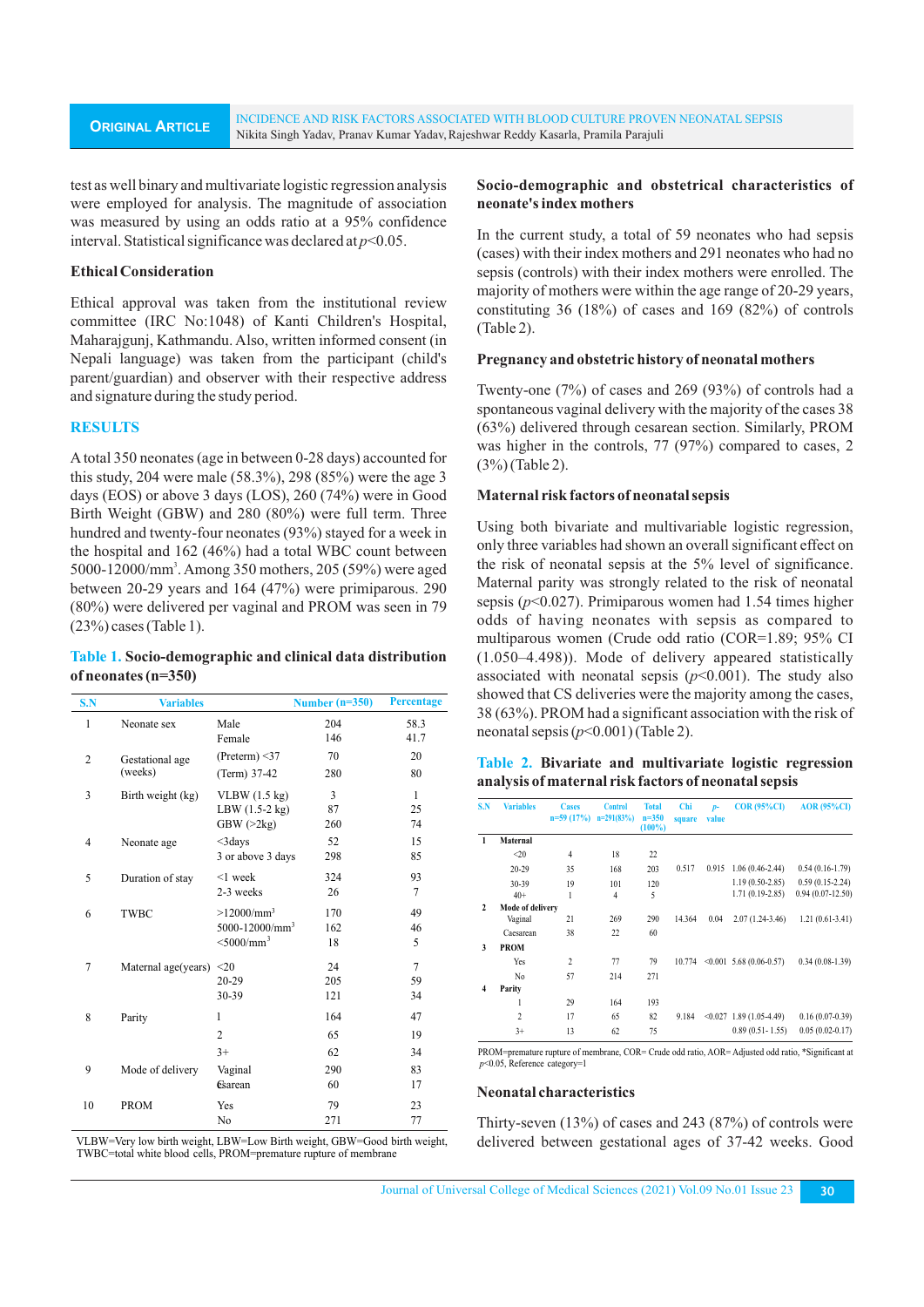birth weight (above 2.5 kg) neonates were higher in controls 240 (93%) than cases 20 (7%). The majority of the neonates had <1-week duration of stay in the facility with 45 (14%) of cases and 279 (86%) controls (Table 3).

# **Neonatal risk factors of neonatal sepsis**

Duration of stay at the health facility  $(p<0.05)$  and neonatal age  $(p<0.05)$  showed a significant effect on the risk of neonatal sepsis. The probability of developing neonatal sepsis increased with increasing neonatal age in both the crude logistic regression analysis and the adjusted one. There was no discernible pattern in the probability of developing neonatal sepsis based on birth weight. In the crude odds analysis, females were less likely (COR=0.90; 95% CI (0.595–1.360)) to develop neonatal sepsis than males. Also TWBC was less likely (COR=0.81; 95% CI (0.2-3.51) determinant of neonatal sepsis (Table 3).

## **Table 3. Bivariate and multivariate logistic regression analysis of neonatal risk factors of neonatal sepsis**

| S.N                     | <b>Variables</b>         | <b>Cases</b>            | <b>Control</b>          | <b>Total</b> | Chi    | $p-$   | <b>COR (95%CD)</b>    | <b>AOR (95%CD)</b>  |
|-------------------------|--------------------------|-------------------------|-------------------------|--------------|--------|--------|-----------------------|---------------------|
|                         |                          | $n = 59$                | $n = 291$               | $n = 350$    | square | value  |                       |                     |
|                         |                          | (17%)                   | (83%)                   | $(100\%)$    |        |        |                       |                     |
| 1                       | Neonate sex              |                         |                         |              |        |        |                       |                     |
|                         | Male                     | 31                      | 173                     | 204          | 1.4404 | 0.3    | $0.90(0.59-1.36)$     | 1.33 (0.82-2.19)    |
|                         | Female                   | 28                      | 118                     | 146          |        |        |                       |                     |
| $\overline{c}$          | Gestational age          |                         |                         |              |        |        |                       |                     |
|                         | Preterm (<37<br>weeks)   | 22                      | 48                      | 70           | 0.072  | 0.072  | $0.78(0.47 - 1.30)$   | $0.46(0.23-0.92)$   |
|                         | Term (37-42)<br>weeks)   | 37                      | 243                     | 280          |        |        |                       |                     |
| $\overline{\mathbf{3}}$ | Birth weight (kg)        |                         |                         |              |        |        |                       |                     |
|                         | $VLBW(1.5 \text{ kg})$   | $\overline{c}$          | 1                       | 3            |        |        |                       |                     |
|                         | LBW (1.5-2 kg)           | 37                      | 50                      | 87           | 6.135  | 0.05   | $2.51(1.02-6.14)$     | 1.38 (0.45-4.28)    |
|                         | GBW(>2 kg)               | 20                      | 240                     | 260          |        |        | $1.48(0.73 - 3.03)$   | $0.53(0.19-1.44)$   |
| $\overline{4}$          | Neonatal age (days)      |                         |                         |              |        |        |                       |                     |
|                         | $\triangleleft$          | 17                      | 35                      | 52           |        |        |                       |                     |
|                         | $4 - 7$                  | 22                      | 95                      | 117          |        |        | $2.17(1.31-3.59)$     | $1.17(0.65 - 2.13)$ |
|                         | $8 - 11$                 | 12                      | 53                      | 65           | 21.417 | < 0.05 | $2.57(1.38-4.71)$     | $2.50(1.19-5.24)$   |
|                         | $12 - 15$                | $\overline{4}$          | 54                      | 58           |        |        | 2.91 (1.01-8.37)      | $2.67(0.82 - 8.74)$ |
|                         | >16                      | $\overline{4}$          | 54                      | 58           |        |        | 4.28 (1.50-12.18)     | 13.28 (3.36-52.59)  |
| 5                       | TWBC                     |                         |                         |              |        |        |                       |                     |
|                         | $>12000/mm^3$            | 30                      | 140                     | 170          |        |        |                       |                     |
|                         | $5000 - 12000/mm3$       | 26                      | 136                     | 162          | 0.886  | 0.89   | $0.74(0.17-3.15)$     | $1.1(0.25-4.68)$    |
|                         | $<$ 5000/mm <sup>3</sup> | 3                       | 15                      | 18           |        |        | $0.81(0.2-3.51)$      | $1.2(0.28-5.19)$    |
| 6                       | Duration of stay         |                         |                         |              |        |        |                       |                     |
|                         | $<$ 1 week               | 45                      | 279                     | 324          |        |        |                       |                     |
|                         | 2 weeks                  | 5                       | 11                      | 13           | 70.991 | < 0.05 | $0.45(0.20-1.0)$      | $0.61(0.21-1.69)$   |
|                         | 3 weeks                  | $\overline{\mathbf{3}}$ | $\overline{\mathbf{c}}$ | 5            |        |        | $0.14(0.05 - 0.48)$   | $0.16(0.03-1.14)$   |
|                         | >3 weeks                 | 6                       | $\overline{c}$          | 8            |        |        | $0.03(0.009 - 0.118)$ | $0.03(0.01-0.12)$   |

# **DISCUSSION**

In the present study nearly one fourth (16.9%) of neonates had microbiologically confirmed sepsis. The finding was in agreement with other studies conducted in Nepal.<sup>4,5</sup> However other findings conducted in Nepal and another part of the developing world shows a higher incidence of neonatal sepsis.  $3,6,7,8$  The low yield in the present study could be due to the number of referral cases from other hospitals and health facilities. These babies could have received antibiotics prior to referral.

The study finding shows male cases 31 (52.5%) were greater than female cases 28 (47.5%) with male to female ratio1.4:1 which was incongruent with the study of Khinchi et al and

Woldu et al. $^{9,2}$  This study didn't show any significant difference between sex and neonatal sepsis. In the crude odds analysis also, females were less likely (COR=0.90; 95%CI (0.595–1.360)) to develop neonatal sepsis than males. The reason for an increased number of male cases in these studies may be due to gender bias in the presentation to hospital for care, place of study and other factors.<sup>3</sup>

The highest preterm cases 22 (31.42%) followed by term cases 37 (13.21%) was found in the study to be statistically associated with neonatal sepsis. The result is in accordance with results obtained by Shrestha et al where preterm neonates have shown highest infection 57.8% than term neonates (25.7%).<sup>3</sup> Along with various literature reviews, our study also shows that the incidence of neonatal sepsis is inversely proportional to gestational age and birth weight.<sup>3</sup> Percentage of neonates who had good birth weight above 2.5 kg was higher in controls 240 (93%) than cases 20 (7%). LBW babies had greater 37 cases compared to VLBW and GBW. Statistically, there was a significant difference between birth weight and growth of organisms (*p* value=0.01). This result is in concordance with the study done by Khinchi et al.<sup>9</sup> However, there was no discernible pattern in the probability of developing neonatal sepsis based on birth weight.

The study also revealed that late onset of sepsis constituted two and half of early onset of sepsis; 17 (29%) cases of EOS and 42 (71%) cases of LOS. This finding was similar to another study done at Kanti Children's Hospital where early onset and late onset of sepsis were 16% and 84% respectively.<sup>10</sup> The present study is in contrast with studies conducted in Pakistan and Bangladesh.<sup>11,12</sup> This is true for the hospital which don't possess birth center and most of cases are being referred from other facilities a few days after birth and time consumed by out of city patients to arrive at this hospital. $13$ 

Current study findings show that cesarean cases were 38 (63.3%) compared to normal delivery 21 (7.24%) cases, and cesarian cases appeared to be significantly associated with the risk of developing sepsis. The study is in congruent with study of Utomo.<sup>14</sup> It is noted that newborns delivered through CS are not exposed to vaginal and fecal bacteria, but they often experience prolonged hospital stay and late initiation of breastfeeding.<sup>14</sup>The present study findings disagree with Siakwa, et al and Shrestha et al, <sup>15,3</sup> where they found mode of delivery not to be statistically related with neonatal sepsis.

Furthermore, our study results showed that PROM was significantly associated with the risk of neonatal sepsis (*p*<0.001). Several other study findings are consistent with the current study findings. Maternal parity was also found in this study to be significantly associated with the risk of the index neonate developing sepsis  $(p<0.027)$ . The current study is